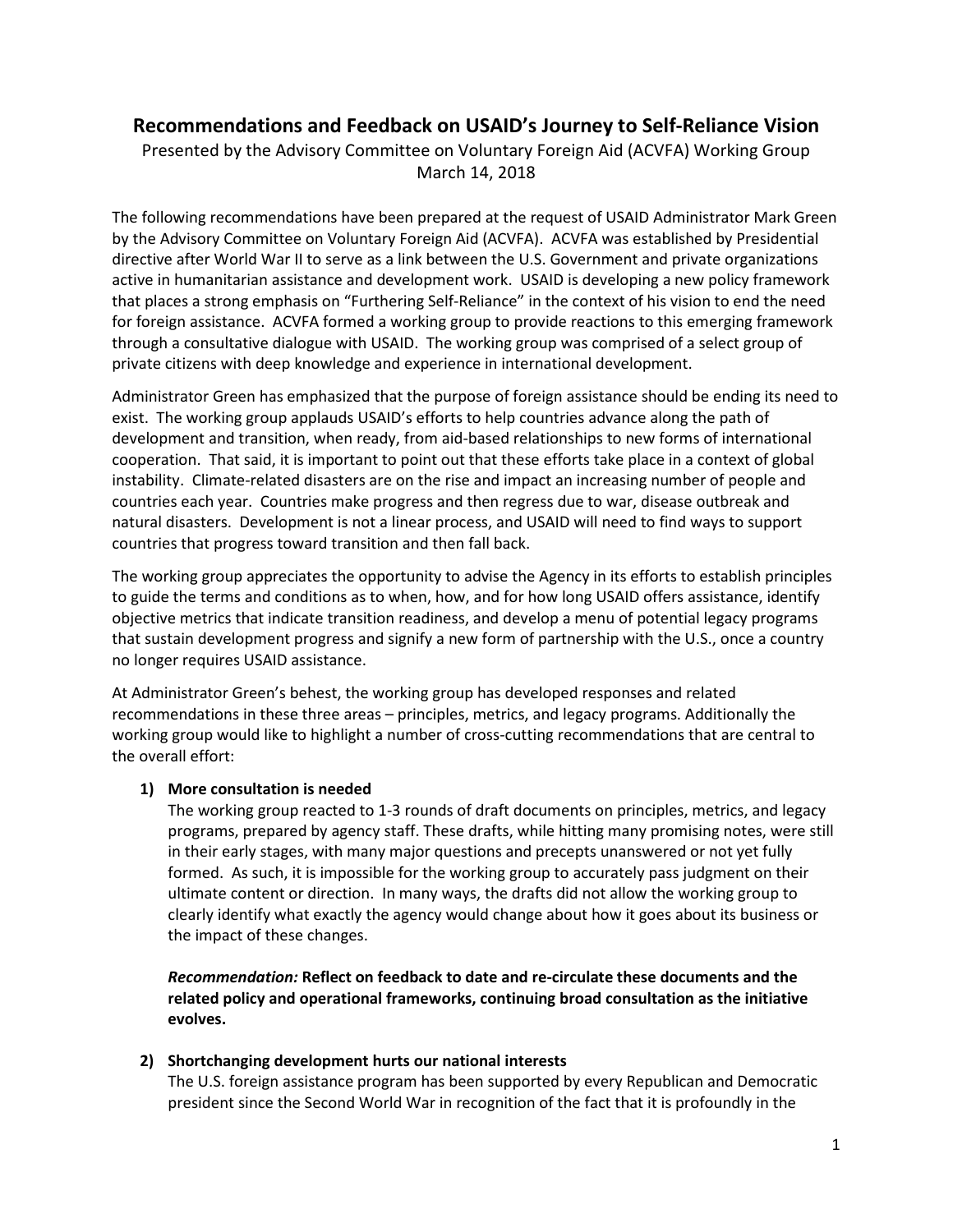national interest to grow the community of free market democracies around the globe and help empower billions of people as they lift themselves out of extreme poverty. Most recently, there was resounding bipartisan rejection of the Administration's recommended cuts to the fiscal year (FY) 2018 foreign assistance budget. Nevertheless, the administration submitted proposed cuts that were equally draconian in their FY 2019 request. The Furthering Self-Reliance Initiative will not be effective if it is simply a Trojan horse for slashing budgets for aid and diplomacy. Moreover, the initiative's central concept of partnership will not be effective if the administration, at its highest levels, continues to denigrate the dignity, capacity, and accomplishments of large swathes of the developing world. Indeed, such an approach will impose untenable costs on the United States and the developing world alike over the long term.

*Recommendation:* **The Administration should uphold the foreign assistance budget as central to the foreign policy goals and best interests of the U.S. If countries are to achieve a level at which they no longer need development assistance, funding increases may be necessary in the short term. The Administration should put a more robust budget on the table, including additional staff and financial resources to support the Furthering Self-Reliance Initiative.** 

# **3) Transition metrics should address inequality**

Recent research by the International Monetary Fund (IMF) and the Organization for Economic Cooperation and Development has demonstrated that inequality undermines economic growth and broader development progress.<sup>[1](#page-1-0)</sup> The world's poorest people and those disadvantaged because of gender, age, disability or ethnicity have largely been bypassed by development gains over the past 20 years.

Topline, national metrics indicating relative progress often mask deep inequality across regions or among particular segments of the population. India, for example, has demonstrated strong economic growth for the past 20 years, but its childhood malnutrition rates are among the highest in the world and it is home to a third of the world's poorest people, most of them concentrated in the country's impoverished eastern states, with rates highest among traditionally disenfranchised groups.

*Recommendation:* **USAID's Furthering Self-Reliance initiative should articulate how it will address geographic and demographic inequality with a particular focus on marginalized groups as part of its approach to transition.** 

# **4) Coordinate with donors and partner countries**

Successfully transitioning a country from development assistance requires a coordinated effort that includes all donors, local government, civil society, and the private sector. While the proposals that were shared with the working group frequently cited the importance of partnership, there was no reference whatsoever to the already existing commitments and partnerships in which the United States has engaged. USAID's approach should not only reference, but embrace the global development agenda agreed to by the United States and the rest of the international community, including the Sustainable Development Goals (SDGs), the 2015 conference on Financing for Development, and other similar commitments. Closer to home, USAID's efforts on strategic transitions should be coordinated with other U.S.

<span id="page-1-0"></span><sup>&</sup>lt;sup>1</sup> See:<http://www.oecd.org/newsroom/inequality-hurts-economic-growth.htm>and <http://www.imf.org/external/pubs/ft/sdn/2014/sdn1402.pdf>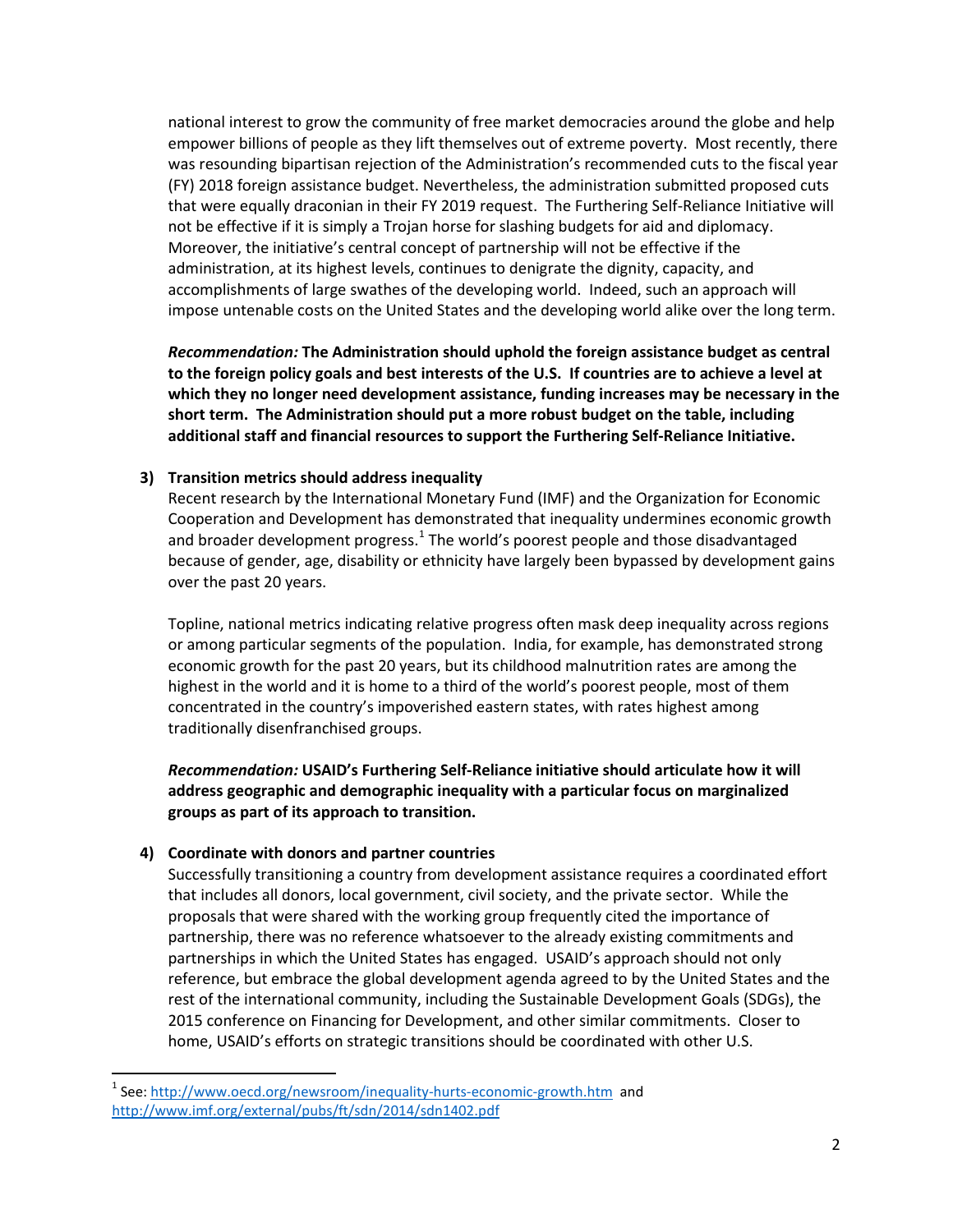Government agencies as appropriate, including the State Department, the Millennium Challenge Corporation, the Department of Interior, and the Center for Disease Control.

*Recommendation:* **Ensure alignment of USAID's contributions with efforts of other U.S. agencies, as well as those of other donors and partner countries through country-level cooperation and through global frameworks such as the SDGs.**

#### **5) Ensure local ownership**

Local ownership of development is essential to ensure that the progress achieved through U.S. investments is sustained. The process should make clear how partner country governments and civil society will be engaged in defining and achieving transition readiness for themselves. An externally-imposed, public set of metrics, especially one that evaluates a country's "commitment" to development may raise political sensitivities with partner countries, making buy-in, partnership, and progress more difficult.

At its best, the Country Development Cooperation Strategy (CDCS) process aspires to engage a range of local stakeholders in creating a common development vision and a plan to achieve it. It should be made clear how the Self-Reliance process relates to the CDCS process, and whether there are specific gaps in the CDCS process that it intends to address. Any modifications or updates of the CDCS process should be preceded by clear evidence of the shortcomings they seek to address and a clear rationale for addressing them in a particular way.

*Recommendation:* **Provide guidance to USAID missions on engaging local stakeholders at the decision-making level in defining transition goals, establishing and implementing plans to achieve them, and evaluating progress. Clarify how the Self-Reliance initiative relates to the existing Country Development Cooperation Strategy process.** 

#### **6) Message transitions appropriately**

Framing strategic transitions as a "journey to self-reliance" implies that development is a linear path to a world in which partner countries stand alone as self-sufficient, isolated entities. This does not align with USAID's mission of ending poverty and increasing economic growth, nor does it align with the reality of existence for nations in a deeply interconnected world where partnership, alliances, and mutual cooperation make us stronger. It also does not acknowledge that due to fragility or other factors, some countries may backslide after transitions and require additional development assistance from the U.S.

*Recommendation:* **Frame USAID's goal as moving countries into prosperity and new forms of mutually-beneficial partnership with the U.S.** 

#### **7) Broader consultation and buy-in are essential to success**

A far-reaching reform initiative at the world's largest bilateral development agency requires time. A thoughtful process should include ample time for feedback and discussion with the development community, on Capitol Hill, across the interagency and with key stakeholders in partner countries. The working group is concerned that this kind of consultative process has not yet taken place, running the risk of a final product that does not reflect the objectives and thinking of key stakeholders. In particular, the role of other U.S. Government agencies in a transition process is unclear.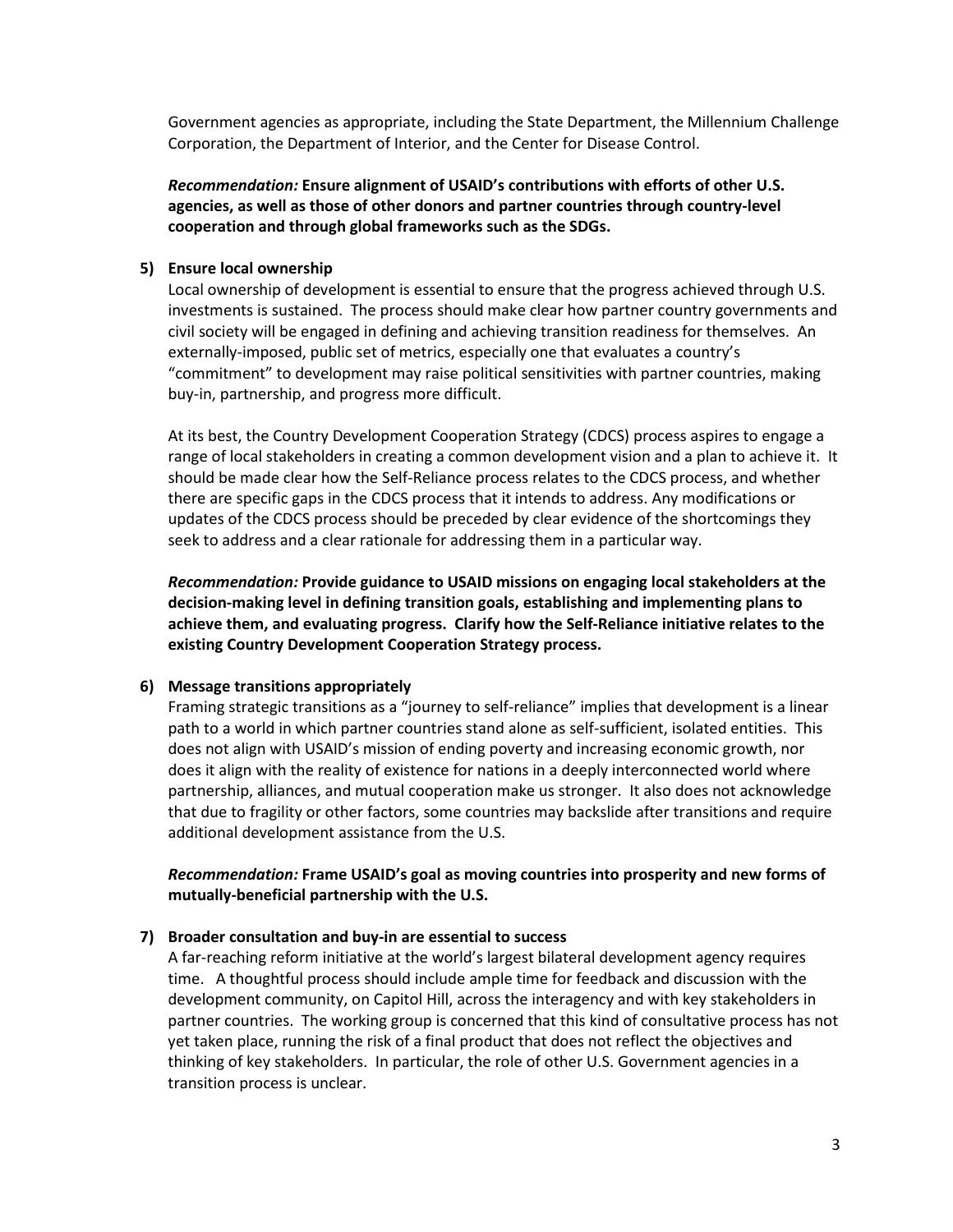Beyond the consultation required at the start of a new initiative, successful change management requires sustained attention from leadership, as well as additional resources over time. Without greater buy-in from the State Department, Congress, the development community, and others, efforts to be more data-driven and selective in how assistance programs are targeted will reach the same frustrated conclusion as have numerous similar efforts in the past. Proceeding without the cooperation and buy-in of all the relevant agencies could have detrimental effects on USAID as an institution as well as on the transition process.

*Recommendation:* **Allow sufficient time for the development community, Congress, the Interagency, and partner countries to shape and contribute to the strategic transitions initiative. Invest in sustaining additional capacity to support the Furthering Self-Reliance initiative and ensure its success.**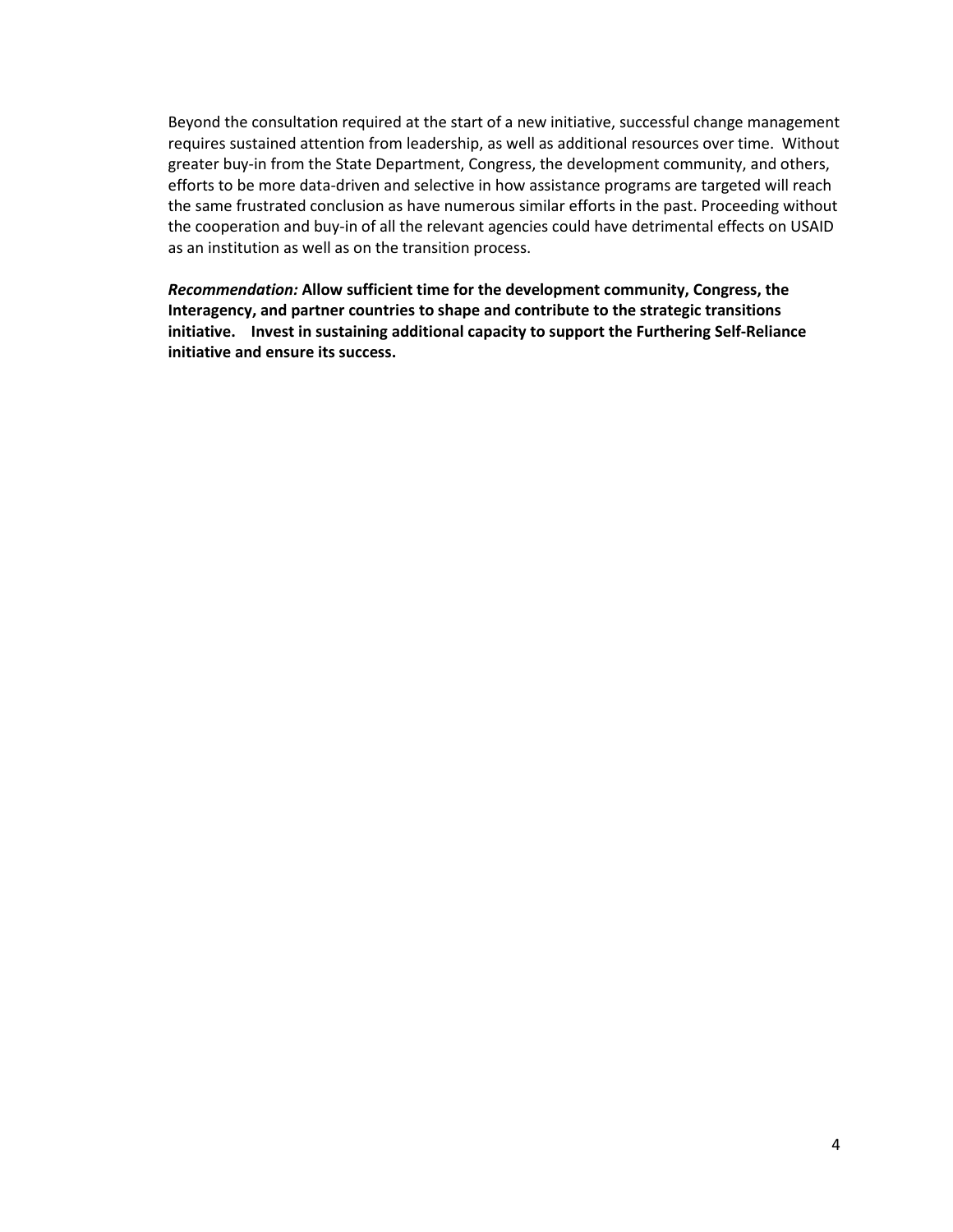# **Recommendations on USAID's Journey to Self-Reliance Vision**

*Principles*

# *Continue to focus on full life cycle of programming*

The working group welcomes the emphasis on how best to measure, quantify, and improve the terms of engagement for the agency's development programs across their life cycle rather than simply emphasizing potential trigger points for when a country would appear to be ready to transition from USAID assistance.

# *Clarify how the Self-Reliance initiative will be operationalized*

That said, and as emphasized in the introduction to this document, it is unclear how USAID's approach to fostering self-reliance and planning for strategic transitions differs from or builds upon the existing Country Development Cooperation Strategies. Will the proposed country partnerships resemble development compacts between the United States and its partners? What happens if a country fails to meet the terms of such an explicit country partnership? Would assistance be withdrawn? *What if the country is deemed as a high strategic priority to the United States despite failing to fulfil its commitments to economic and/or social reforms?* 

# *Beyond metrics, determine what is necessary for success*

USAID already does a very good job tracking a wide range of indicators and measurements across the entire range of developing countries. What has traditionally kept the agency from more selectively deploying its assistance has not been a paucity of data or objective measures, but pressure from the State Department, Congress, and other actors to deploy resources in particular environments even if they appear to be poor candidates for development success.

# *Pursue strategic transitions in context*

The central theme of the Self-Reliance initiative is partnership. Yet, existing public private partnerships and the many multilateral commitments to which the agency has aligned itself previously are treated abstractly. This Administration's commitment to partnership will not be credible until and unless it actually recognizes the importance and vitality of its many existing partnerships and their central place in the development agenda. Failure to acknowledge the importance of existing partnerships and commitments will make it more difficult to establish the kinds of partnerships upon which the Furthering Self-Reliance Initiative places such importance.

# *Don't exacerbate fragility*

The initiative places considerable emphasis on public-private partnerships and the role of the private sector. However, the center of gravity for extreme poverty is located in both lower- and middle-income fragile states. Moving toward self-reliance in fragile states involves highly sensitive considerations of political-economy and fundamental power relationships. Public-private partnerships and private investment bring unique challenges in such settings. In this sense, the initiative does not appear to be nestled in the broader global development context, including the impact of the global refugee crisis and increasing man-made and climate-related disasters. The initiative would be stronger if it made explicit connections to major global development frameworks such as the Sustainable Development Goals.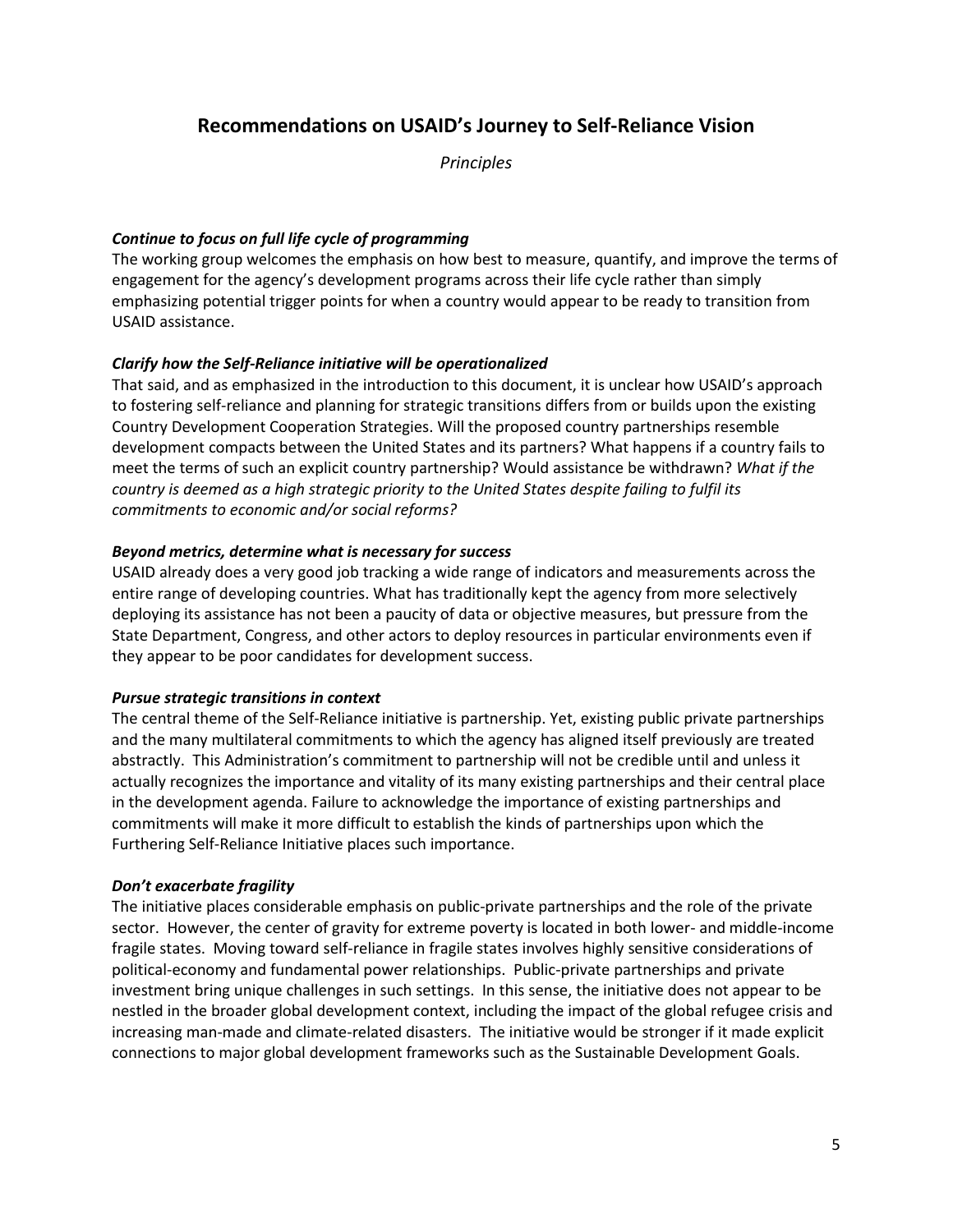#### *Don't instrumentalize assistance*

There have been repeated signals from the White House that it is eager to instrumentalize U.S. assistance programs and use them as a means to secure favorable votes at the United Nations or achieve other short-term diplomatic or political goals. Such an approach only serves to repeat the failed assistance policies of the 1950s and 1960s. The purpose of U.S. assistance is neither to buy friends nor influence on the global scene. Assistance is provided because it is in our national interest to promote sustainable and inclusive economic growth in free societies. Our most durable alliances and partnerships are and will continue to be with free market democracies. Using aid programs to curry short-term diplomatic favor is bad development practice and almost always backfires diplomatically.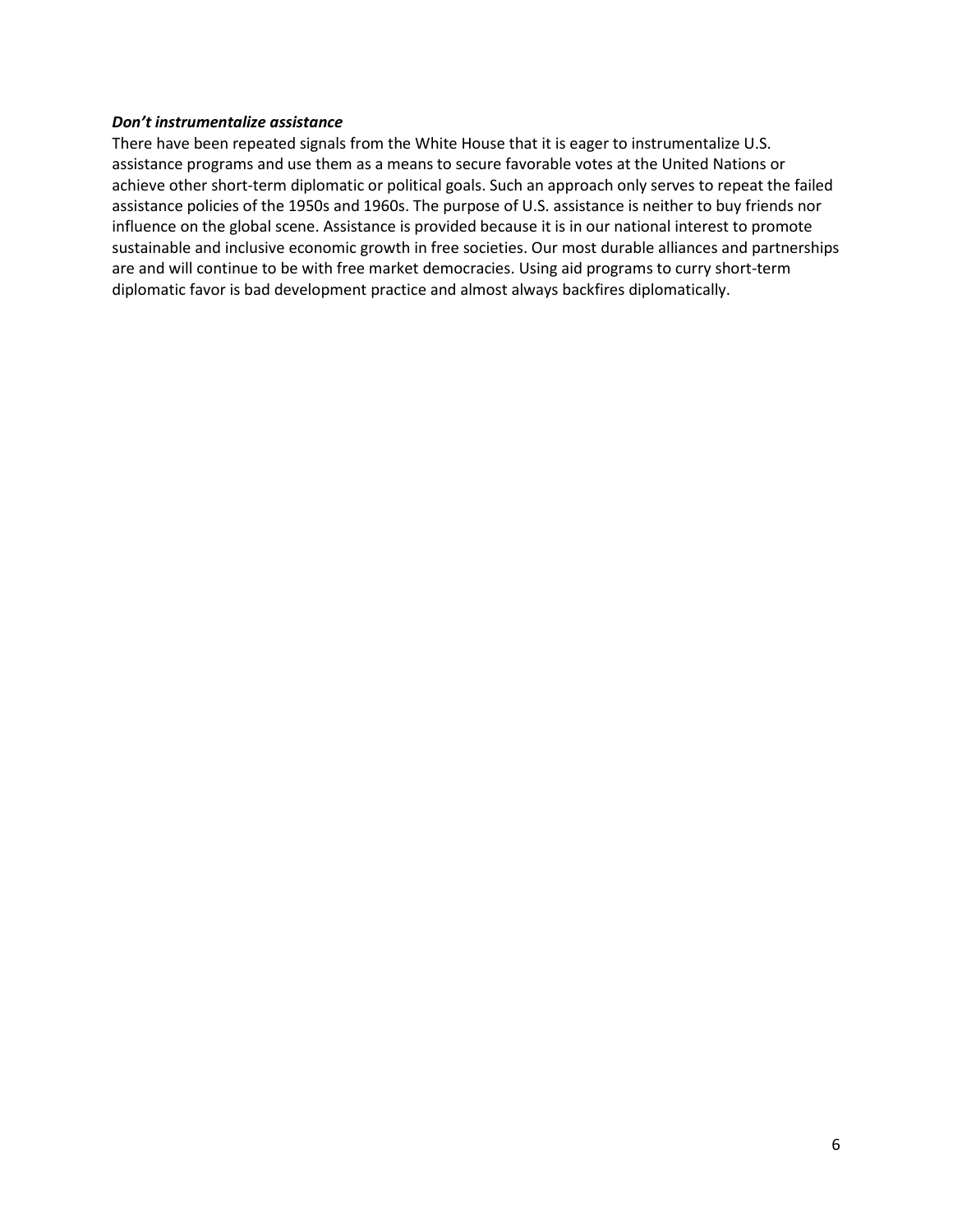# **Recommendations on USAID's Furthering Self-Reliance Vision**

*Metrics*

# **Comments on the use of a quantitative framework to inform strategies, programs and strategic transitions**

# *The overall intent is good*

ACVFA applauds USAID's effort to develop a clear, transparent, and nuanced approach to deciding if, when, and how to transition our relationship with a country from one based primarily on official development assistance (ODA) to one focused on trade support and other forms of development finance. Past discussions have too often devolved into a focus on "graduation" from aid, focused more on responding to budget-induced pressures to close programs than on protecting the value of aid investments, sustaining development results, and preserving a development-oriented relationship with the partner country. The process of transition, however, must be thoughtful and deliberate, based on a country's development progress, and conducted on a reasonable timeframe. It cannot, by its nature, be driven primarily by short-term desires to cut the foreign assistance budget.

# *A quantitative framework adds transparency to transition decisions*

Using an objective and public set of criteria—including the major areas of qualitative information used to supplement the quantitative framework—makes the process far more transparent and credible. U.S. taxpayers and partner country stakeholders can review country performance based on the established criteria to understand why decisions are made. Transparency also increases USAID's accountability for the decisions it makes, prompting the need for explanation when the agency makes decisions misaligned with its benchmarks.

# *It will require whole of government buy in*

For the quantitative framework to have weight in decisions about transition readiness, it needs to be bought into as a useful tool by other agencies that have a stake in the bilateral relationship with a partner country. The State Department, as well as other agencies with economic and social development programs in a particular country, will need to be brought into conversations around this initiative and consulted on how USAID envisions the quantitative framework will inform bilateral programming and messaging. Included in these discussions must be explicit commitments between inter-agency actors about who will deliver what type of assistance and when. Such coordination is critical to planning for next steps of engagement. To facilitate this kind of coordination and clarity of decision-making, ACVFA proposes that the White House give USAID the key responsibility for making transition recommendations and that a formal process be put in place at the Principals Committee or Deputies Committee level.

USAID will also want to involve Congress in any discussions about transition, including the quantitative and other tools USAID proposes to determine countries' readiness for transition.

# *The quantitative framework should inform but not dictate USAID's approach*

ACVFA supports USAID's assertion that the quantitative framework would be used to inform rather than dictate the nature of the partnership with a host country. Because quantitative indicators will never provide a comprehensive picture of a country's capacity, commitment, level of inclusive development, or transition readiness—and because indicators are reported with a degree of imprecision and some time lag—quantitative criteria should not be interpreted rigidly or prescriptively.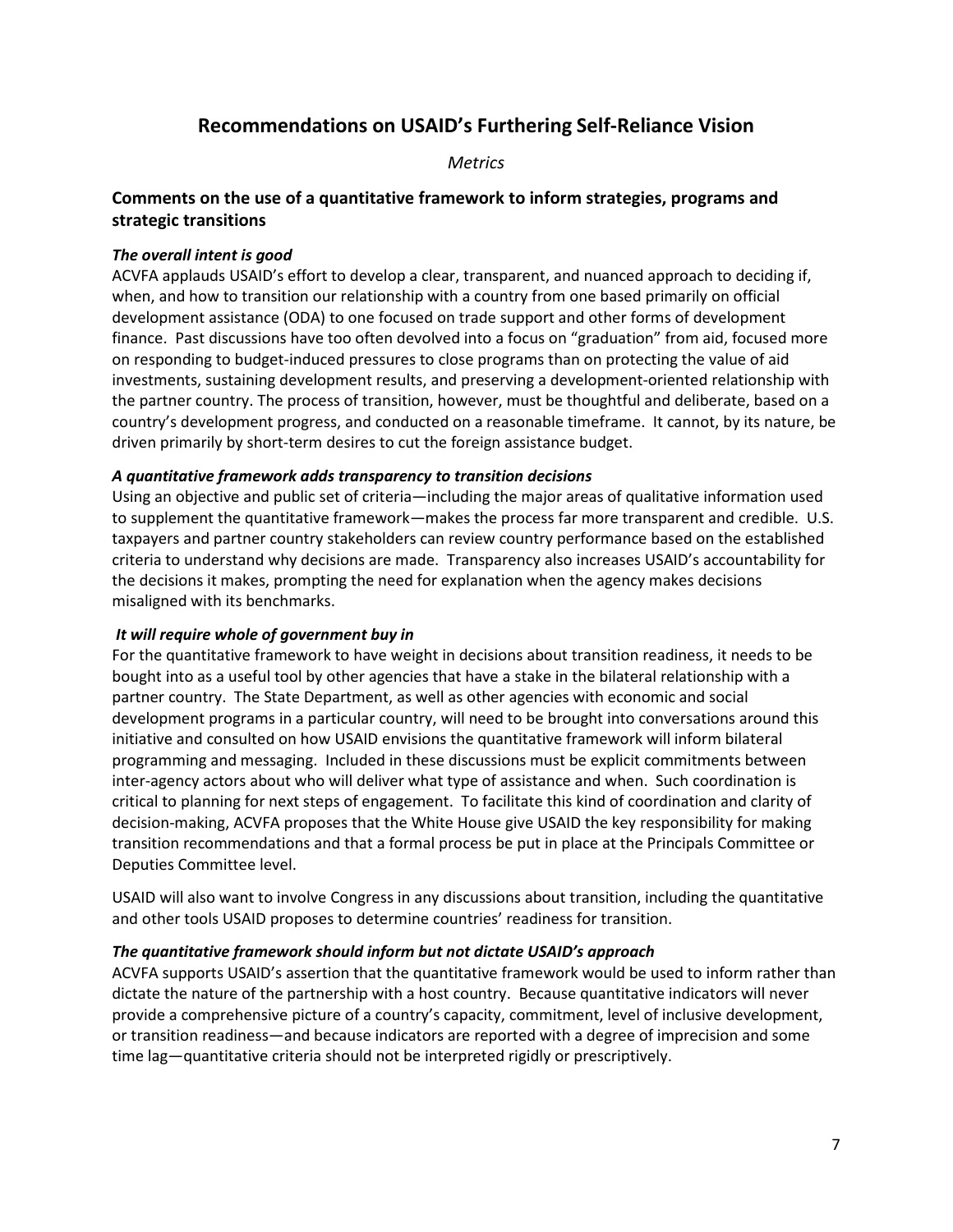Furthermore, snapshot in time indicators are poor predictors of future performance, and countries may backslide due to factors such as a coup, deterioration in policy performance, the onset or escalation of conflict, or a natural disaster. USAID must remain flexible enough to address changing contexts, and not be limited to the use of a single tool to assess transition readiness.

A quantitative tool is a useful decision-making tool in that it lends analytical rigor, transparency, credibility, and accountability. However, as discussed in more detail below, qualitative information, local knowledge, and country-specific data will also remain instrumental in decision making around transitions, country strategies, and programmatic approaches.

# *The multiple and unclear purposes of the quantitative framework pose risks*

USAID seeks to use the quantitative framework for multiple purposes, making it hard for stakeholders to understand clearly what the tools are for and how they will be used. USAID has suggested that the framework may be used not only to inform discussion about transition, but also to inform strategy development and programming approach and to help communicate those decisions to stakeholders. The agency has also suggested additional objectives—perhaps to be served by a secondary quantitative tool about which there is currently little detail—including informing (and explaining to Congressional and other stakeholders) sector selection. ACVFA recommends that USAID be clear about the primary purpose of the metrics and its relation to other planning and resource allocation processes.

There are also questions about whether the quantitative tools are well suited for achieving the various stated objectives. In particular, the agency needs to provide a more compelling rationale for why broad performance on a handful of high-level indicators is an appropriate basis, even if in part, for determining the best programmatic approach, rather than looking at specific needs, in-country demand, and opportunities for building self-reliance at the country level. USAID has proposed that countries that perform better on the indicators may be targeted for approaches that foster greater self-reliance (e.g., direct awards, system strengthening, domestic resource mobilization, private sector engagement) or non-ODA forms of engagement (e.g., bilateral investment treaties, development finance through OPIC). However, there is often demand and opportunity for these kinds of approaches and activities in lower performing countries, as well.

Finally, using the metrics as a communications tool to explain strategic and programmatic decisions can be risky. While it may be useful to USAID to justify its decisions to invest in certain areas by pointing to areas of weakness in the indicators, doing so could set the agency up for perceived failure. The indicators chosen are national-level, highly aggregated, and broad in scope, and there is little prospect that targeted programmatic interventions such as those funded by USAID would, by themselves, move the needle on them. Stakeholders, recalling that USAID targeted its investments due to low performance on a particular indicator, may see continued low performance and conclude that USAID's programs failed, even though the indicator in question is not well-suited for measuring program performance.

MCC faced this challenge with its threshold program, which was initially designed to support policy reforms to help a country improve its indicator scores. In an internal review of the threshold program, MCC found this objective was technically unrealistic for several reasons, not least of which was that many eligibility indicators were very broad in scope (e.g., "control of corruption") and cannot reliably capture the progress of narrow programmatic interventions. In response to these findings, MCC no longer determines programming focus or approach based on indicator performance.

USAID is smart to make clear that the transition indicators are not linked to what it expects to impact with its programs (at least not in isolation and in the short-term). We encourage the agency to continue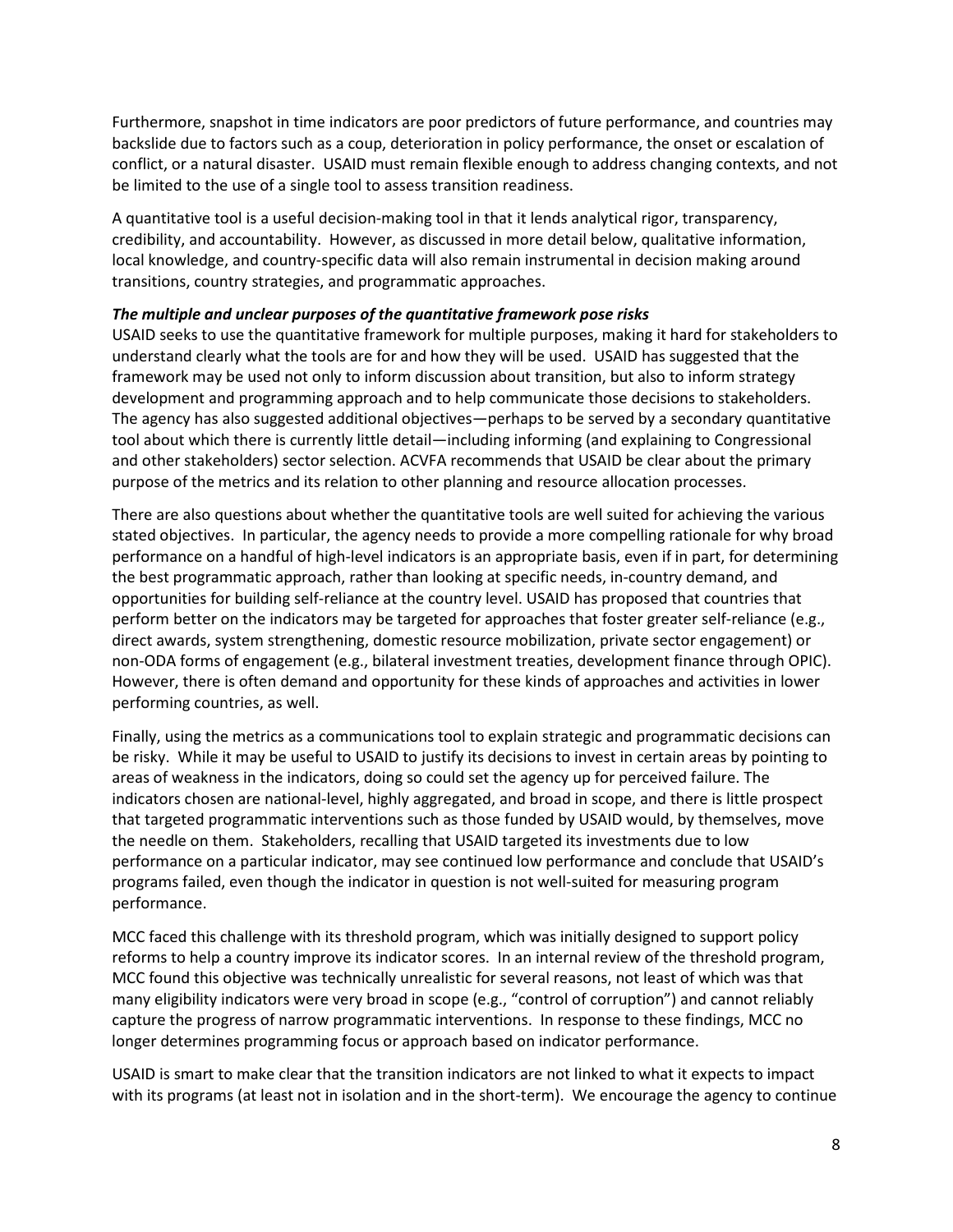to draw a clear distinction between the metrics used to evaluate if and when a country is ready to transition from a traditional ODA relationship and the metrics used to evaluate the success of USAID programs at the country level. However, there remains a risk that important stakeholders will maintain a different expectation, despite USAID's framing.

# *The relationship between the transition framework and other strategy-setting processes is unclear*

It is unclear how USAID envisions the role of the proposed quantitative framework vis-à-vis the other processes the agency uses to develop country strategies and determine programming approach. Given the wide range of criteria, priorities, and assessments missions must consider when crafting Country Development and Cooperation Strategies (CDCSs), it is unclear how the transition indicators will fit among these and what level of priority they will have.

In addition, individual initiatives often have their own set of metrics that inform transition readiness or strategy development. ACVFA encourages USAID to clarify if and how the metrics relate to the transition metrics being developed and applied by programs such as Feed the Future. If the approaches are not coordinated, it will likely create more work and confusion for USAID missions as well as implementing partners and host country governments.

Furthermore, given the influence of congressionally imposed earmarks and spending directives on USAID's country strategies (non-discretionary funding can make up 75 percent or more of mission budgets); it is unclear how much power the metrics will have to influence how USAID spends its funds.<sup>[2](#page-8-0)</sup> That said, the metrics could be useful for highlighting where spending mandates do not align well with areas of demonstrated weakness.

# *Country ownership is not yet well addressed*

Local ownership of development goals and priorities will be critical to the success of strategic transitions; it is essential to ensure that the progress achieved through U.S. investments is sustained. USAID's recently revised guidance on the program cycle recognizes this, elaborating on how missions should pursue locally owned sustainable development throughout the program cycle, including in setting strategies, identifying sectors for investment, and determining programmatic approach. At this point, however, it is unclear how the voices of developing country leaders and local stakeholders will be brought into the conversation about transition planning, readiness, or tracking.

Currently, the CDCS process is the main way USAID missions seek to include local priorities and goals in country-level strategies, though—as mentioned above—it is unclear how the indicators will feed into that process. Furthermore, there is already a sense that demands from Washington sometimes compete with (and sometimes override) country priorities in CDCSs. $<sup>3</sup>$  $<sup>3</sup>$  $<sup>3</sup>$  How can USAID ensure the</sup> quantitative framework does not become yet another Washington-based tool that further limits how country-led priorities influence USAID strategies? ACVFA proposes that USAID develop clear plans for engaging local actors—not only government but also civil society, private philanthropists and the private sector—in transition planning and identifying transition-oriented programming.

# *Proposed framing could create political sensitivities*

ACVFA notes that there could be some political sensitivity around the U.S. Government's public ranking of countries. Labeling the level of a partner country government's "commitment" could be especially sensitive and even problematic at times. While we are sympathetic to the proposition that aid may be

<span id="page-8-0"></span><sup>&</sup>lt;sup>2</sup> "Audit of USAID Country and Regional Development Cooperation Strategies," Audit Report No. 9-000-15-001-P (USAID Office of the Inspector General, 2015), http://pdf.usaid.gov/pdf\_docs/PA00KB67.pdf

<span id="page-8-1"></span><sup>&</sup>lt;sup>3</sup> https://www.cgdev.org/sites/default/files/implementing-ownership-USAID-MCC.pdf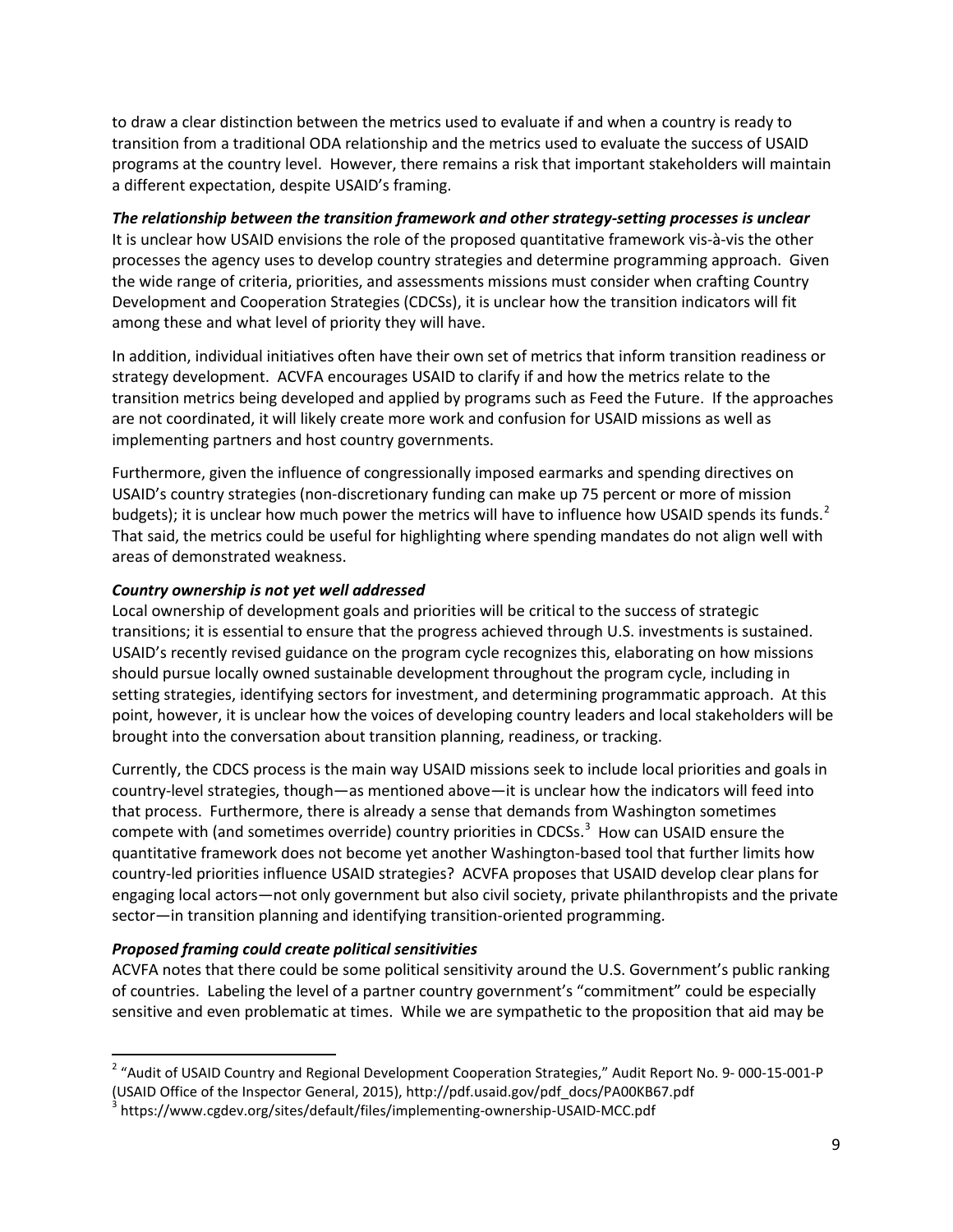less effective in achieving development outcomes in the absence of commitment from the partner country government, we have some concern that, given the indicators' imperfections (e.g., time lag, incomplete capture of a policy area), the metrics could sometimes characterize countries unfairly. For example, the indicators may not accurately reflect the commitment of a newer, reform-oriented administration due to lags in measurement and reporting and/or the lengthy policy reform processes itself. To the extent that USAID presents countries' relative performance on the indicators in a very public way, inaccurate or outdated characterizations could potentially cause tension with the U.S. Government or create perception problems for a reformist partner country government seeking to build its reputation.

In a similar vein, there will likely be a set of strategically important countries with which USAID will continue to engage for foreign policy reasons, almost irrespective of commitment to development. How might USAID's public labeling of their governments as "low commitment" (in some cases) play into how the U.S. Government manages and messages the broader bilateral relationship?

USAID, in cooperation with the State Department, must consider the range of conversations the quantitative framework could generate with Ambassadors and USAID mission directors and consider how to construct—and label (i.e., perhaps reconsider "commitment")—it in a way that would encourage constructive engagement on development questions rather than provoking defensiveness, accusations of inconsistency (e.g., if the country performs poorly in an area in which it has an otherwise good relationship with the U.S.), or other ill will.

# **Comments on the quantitative framework's proposed dimensions and indicators**

# *The proposed dimensions of capacity and commitment are appropriate but their application is somewhat arbitrary*

ACVFA recognizes and welcomes that USAID's proposed dimensions for evaluation—a country's level of capacity and commitment to development—focus on sustainability. Experts who have studied past transitions have identified capacity and commitment as critical factors for sustaining results posttransition.[4](#page-9-0)

However, the group maintains some reservations about the agency's proposed categorizations and their ability to capture timely, representative data. First, there is a concern that subsuming measures of a country's "need" or level of development under country capacity underplays its importance in decisions about whether and how to transition a country from traditional grant-based assistance. Simply put, countries that struggle with significant poverty, income insecurity, and inequality are more likely to continue to need aid. Furthermore, while measures of poverty and income are often correlated with capacity measures, they also correlate with many commitment measures, making their placement in capacity feel somewhat arbitrary.

The question of blurring between capacity and commitment applies more broadly, as well. Several indicators seem placed in the less appropriate of the two categories, based on what they measure. For

<span id="page-9-0"></span> <sup>4</sup> Chaudhry, Rochika G., Siobhan Perkins, LaToya Armstrong, Bhavna Patel. 2012a. Graduation and Phase-Out in the Health Sector: What Have We Learned? United States Agency for International Development.

http://pdf.usaid.gov/pdf\_docs/pbaaa917.pdf. Rogers, Beatrice Lorge, and Jennifer Coates. 2015. Sustaining Development: A Synthesis of Results from a Four-Country Study of Sustainability and Exit Strategies among Development Food Assistance Projects. Washington, DC: FHI 360/Food and Nutrition Technical Assistance III Project. https://www.fantaproject.org/sites/default/files/resources/FFP-Sustainability-ExitStrategies-Synthesis-Dec2015.pdf.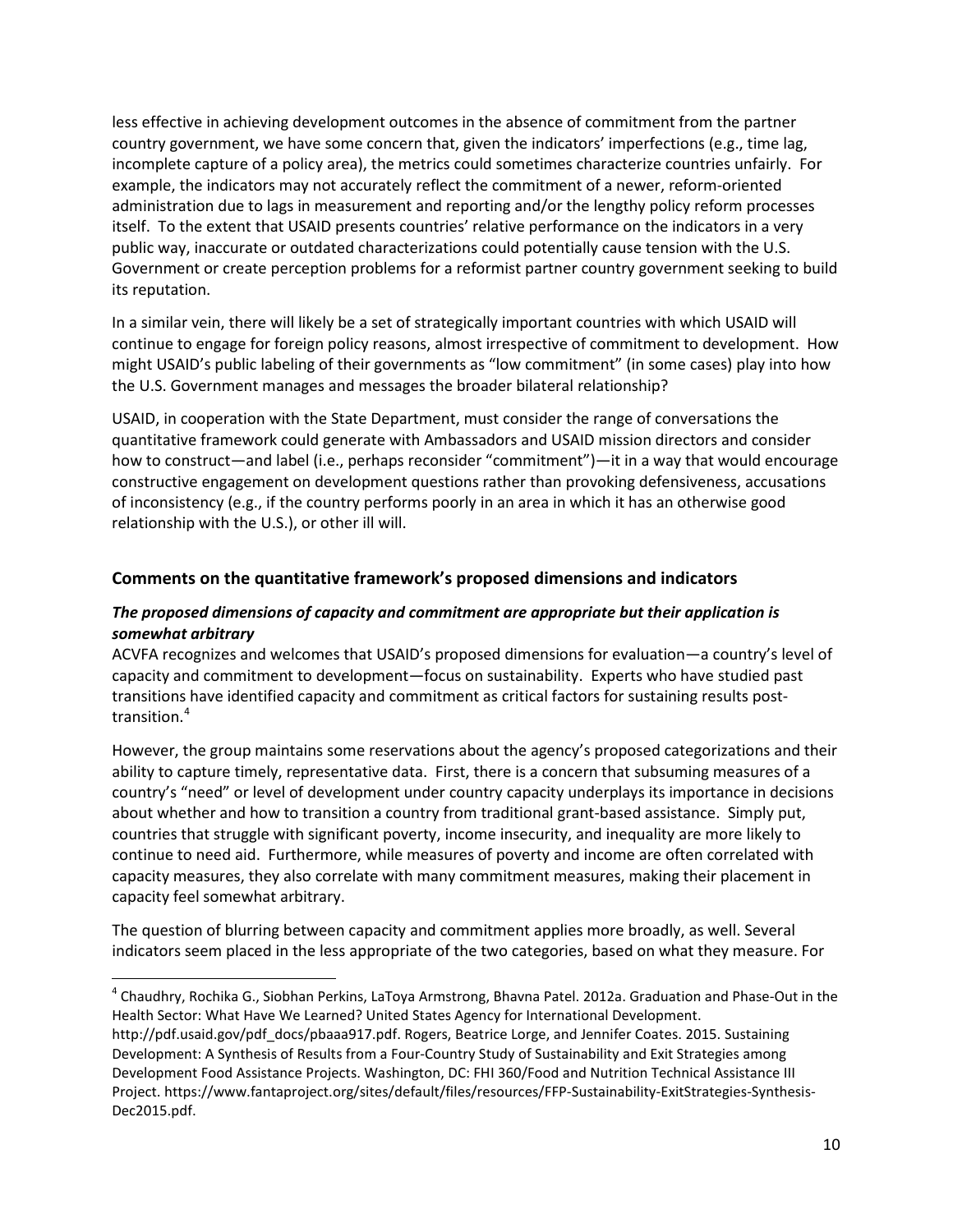instance, the Diagonal Accountability Index, currently placed in the capacity category, is much more about the extent to which there is a permissive environment for civil society, which is more suggestive of commitment, rather than the capacity of civil society. Another capacity indicator, the Economic Gender Gap is also arguably more about the policy environment for women's participation than the capacity of a country to have women participate.

# *Proposed sub-dimensions and indicators capture a range of important policy areas but there is room to explore alternatives*

The proposed sub-dimensions and indicators capture a range of policies considered determinants of poverty reduction and growth. The ACVFA working group had particular comments on four of the proposed indicators:

- **Safety and Security:** Any high level framework that will inform transition readiness should include an indicator of fragility. Poverty is increasingly concentrated in fragile states, where aid will remain important for addressing service gaps and providing humanitarian relief during crises. The proposed "safety and security" indicator appears to be a reasonable measure of fragility, given what it measures and its correlation with other well-known measures of fragility. Assessing performance on the safety and security indicator—complemented by additional observation and analysis—will remain important for countries at all stages—even those on the path towards transition or who have transitioned. Assessment of where a country is on its "journey to self-reliance" may need to be revisited based on the emergence of conditions, such as mass migration, that may exacerbate fault lines.
- **Domestic Resource Mobilization (DRM):** ACVFA commends USAID's recognition that a critical ingredient of "self-reliance" is the ability of a partner country government to raise revenues and use them to self-finance its own development objectives. USAID should continue to seek an appropriate measure that captures not only the level of taxation but also the quality of the tax system. In the absence of a satisfactory indicator, USAID should explicitly include a DRM assessment as part of routine supplemental information.
- **Health of Human Capital:** The best way to measure the quality of health systems and policies is to look at the outcomes they produce. As such, the proposed under-five mortality rate is a decent indicator of a country's health systems. USAID might also want to consider broader health outcome measures. For example, the Legatum Prosperity Index includes a Health of Human Capital index based on basic physical and mental health, health infrastructure, and preventative care.
- **Education and Skills of Human Capital:** The Legatum Prosperity Index also includes a broader measure of education and skills, assessing countries according to access to education, quality of education, and the human capital of the workforce.

# *Supplemental data will be critical*

While the proposed indicators capture many important policy areas, there are undoubtedly other things that USAID (and external stakeholders) care about that are not easily measured. In these cases, USAID will have to weigh whether including a weak indicator is better or worse than not including a measure for those particular areas. In some cases, including a weak indicator may be worse if it is interpreted incorrectly or ranks countries inappropriately.

Because not everything USAID (and its stakeholders) wants to measure will be neatly captured in highlevel, cross-country indicators, USAID will need to evaluate other quantitative and qualitative criteria. ACVFA encourages the agency to extend the transparency of the quantitative framework to its use of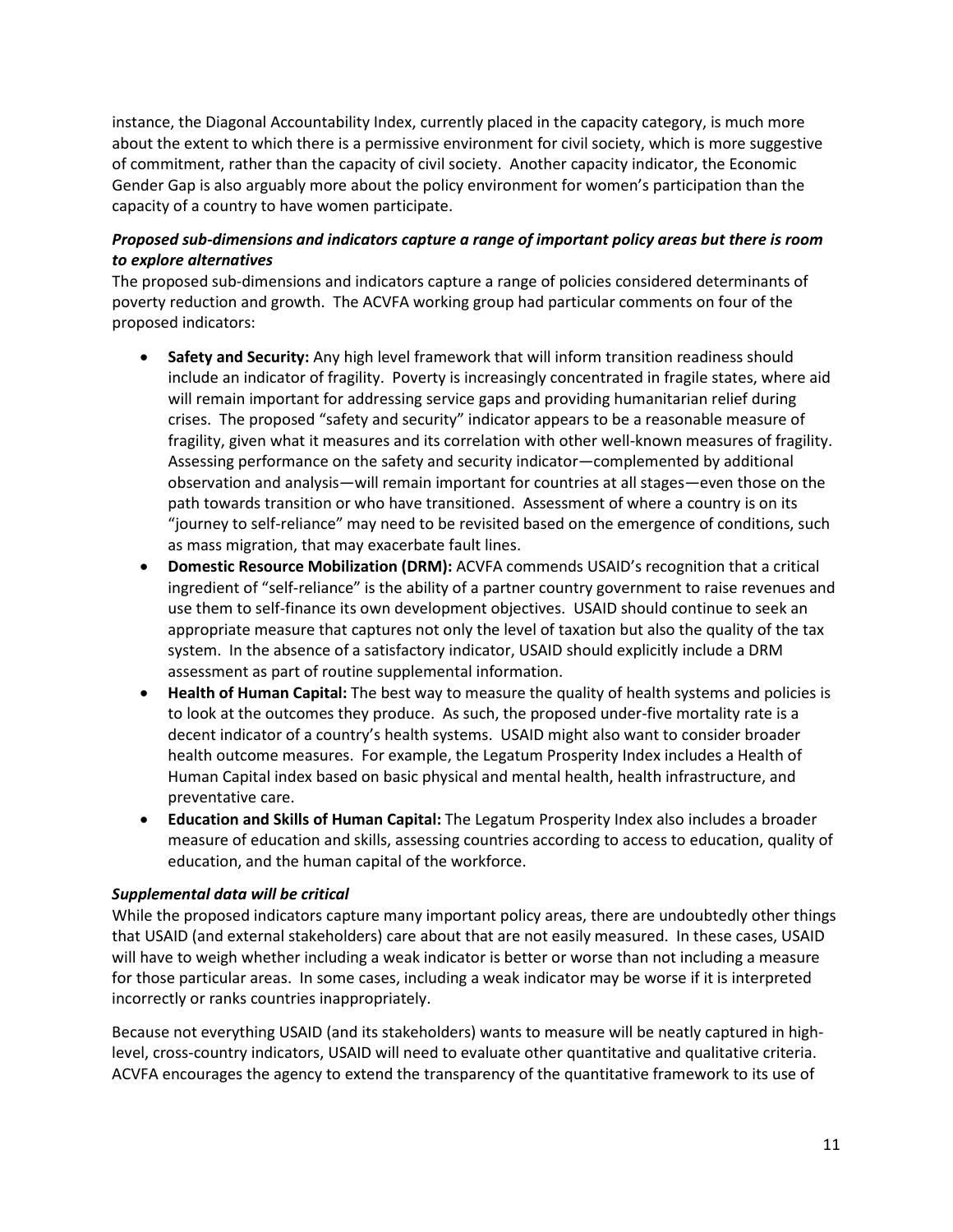supplemental data by being explicit and transparent about the kinds of things it evaluates, as well as the types of data and analyses it uses for those assessments.

USAID should use supplemental data not only to assess policy areas not well captured by the indicators, but also to dive more deeply into the areas the indicators measure. For instance, USAID should examine whether national-level performance masks important subnational, gender-based, or other disparities. Here, use of sub-national and gender disaggregated data is important; however, it is often insufficient. Qualitative data are also important to identify nuance, gaps, opportunities, and stigmas that cannot be reflected in quantitative data alone. In countries with major geographic inequality or disparities along other lines, ACVFA recommends that the agency explore if and how it might be able to focus on states or regions (e.g., Bihar in India).

In addition, USAID should systematically include local input as part of its supplemental data, including the expectations, views, and practices of government and non-governmental organizations. The concerns and availability of access of communities, marginalized groups, and vulnerable populations must be considered within any framework.

# *The functionality of the framework will depend on how countries are clustered or ranked according to indicator performance*

After selecting indicators, USAID will need to determine how it will differentiate performance. Some indicators may have thresholds that emerge from research or from the indicators' creators. For indicators with no clearly established performance benchmarks, a relative threshold (e.g., by quartile) can be useful, but USAID must bear in mind that for these, an individual country's performance rating is sensitive to changes in other countries' scores and to the composition of the comparator group. While it will likely be useful for USAID to assign countries to various higher or lower "clusters" based on their performance, the agency should also explicitly recognize the continuous rather than discrete nature of the distribution of performance, and understand—and use this understanding to inform decisions—that the lower performers in the higher clusters are not necessarily very different than the higher performers in the lower clusters. While correct to focus on programs that ensure self-reliance and sustainability in the years immediately preceding the end of bilateral USAID activities in a country, they must be part of almost all USAID activities. Unless great care is given in the guidance to missions, this exercise could influence programming in a negative way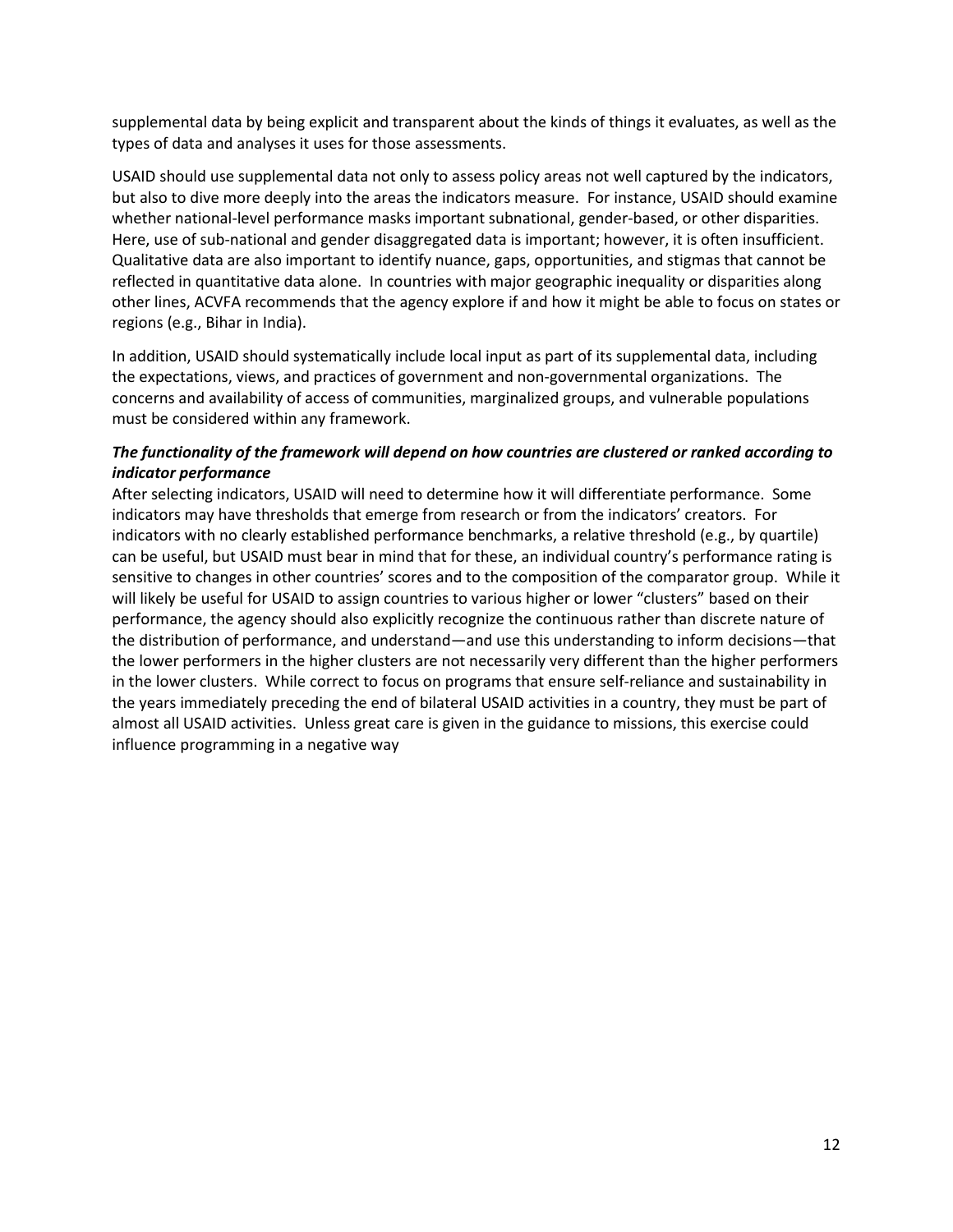# **Recommendations on USAID's Furthering Self-Reliance Vision**

*Legacy Programs*

# *Why Legacy Programs?*

As the United States considers enhancing bilateral relations with some countries, transitioning them from aid recipients to a fuller spectrum of partnerships, legacy programs represent a valuable way to express the U.S. commitment to stay engaged.

The United States has ended aid programs in a number of countries over the last few decades and legacies have been part of what many observers would declare are some of its more successful transitions. There are many examples where the United States has moved a relationship from a "150 account" relationship to a trade and cooperation model. The goal of such a transition is to maintain U.S. engagement and influence while also recognizing progress and addressing a new set of interests between the United States and the partner country.

Even when countries achieve middle income status, pockets of development challenges remain. A well designed legacy program can help address those challenges in perhaps new or more innovative ways. This can be the start of a transition process, serving as a bridge that ideally would end as other ties are strengthened. Legacies can provide new opportunities to partner on issues of mutual interest and to test new ways to do so. They can also be a platform to re-engage on development issues should conditions deteriorate and require renewed U.S. investments of a temporary or longer-term nature. Transitions offer the opportunity to engage other U.S. Government agencies, multi-lateral partners and private sector actors along with the host government and local stakeholders to create a unique institution.

# *Top-Line Recommendations*

The working group identified a number of areas for additional consideration and planning. These are top-line concerns that, if unaddressed, could undermine U.S. objectives.

- **1) A legacy institution or mechanism should not be an afterthought in the transition process.** The focus on principles and metrics, while important, form a two-legged stool without a plan for how the United States will continue to manage a new type of partnership. Designing the right legacy program needs to begin as the transition process begins.
- **2) Designing a legacy institution represents a creative moment to innovate with new actors, goals and sources of financing.** It is not sufficient to simply "match" a previously used instrument with the next transitioning country.
- **3) The role other U.S. Government agencies will play in the post-transition period should be made clear.** Will other agencies "substitute" for a USAID presence or will they be part of a legacy institution? These questions must be addressed as part of each transition planning process.
- **4) Legacies cannot be created on the cheap.** They will likely require a sizeable upfront investment in many cases, or a lower but longer term funding level in others. Legacies should not be seen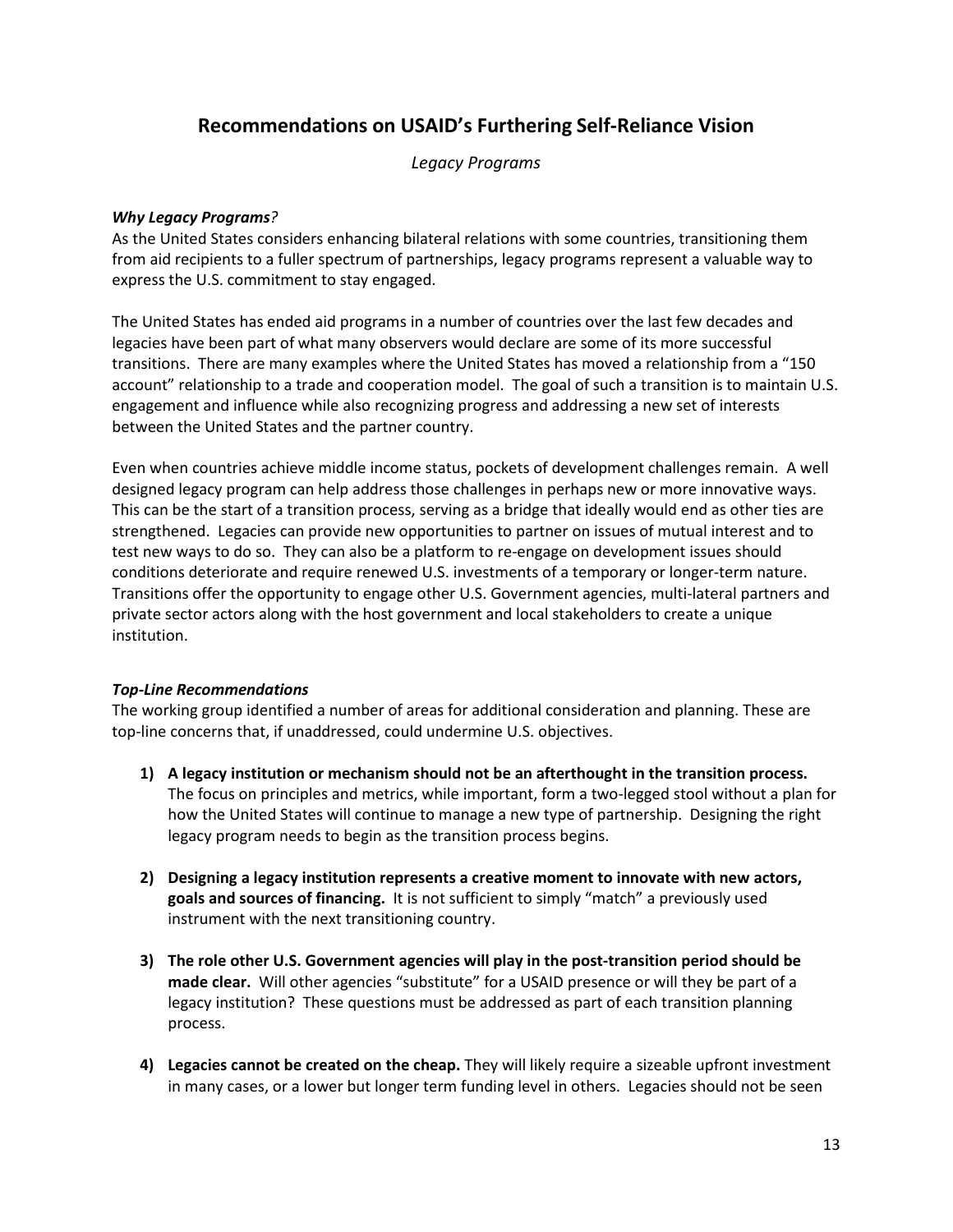as a cheaper alternative to a full USAID mission. Rather, they should be seen as a key component to a new and evolving bilateral relationship.

#### *Critical Considerations*

In designing legacy institutions, there are a number of considerations that will likely apply to all transitioning countries. These considerations are offered as items that we believe can contribute to successful transitions, maintain U.S. influence, and manage expectations with regard to short-term budgetary cost-savings.

- **1) The United States should seek to maintain an adequate level of development expertise in country.** Whether it is a development attaché, a development advisor, or a Foreign Service National (FSN), USAID needs to maintain the capacity to stay engaged on development issues. The loss of expertise, particularly of FSNs who have not only subject expertise but also high-level access and knowledge of government and civil society, represents an area that would be difficult to replace should USAID need to re-establish a presence. A legacy should maintain a focus on development serving as a vehicle for the United States to help manage a changing relationship with the transitioning country.
- **2) Legacy planners should pay attention to democracy, human rights, civil society, and maintaining space for civic dialogue.** The space for civic dialogue in many countries is narrowing, a situation that concerns proponents of democracy. All legacies, regardless of focus, should engage and strengthen civil society as a critical component of democracy. Where needed, this should be a primary goal of the legacy program. Building an "architecture of civil society" by strengthening the legal infrastructure underpinning their activities might be an option.
- **3) Each legacy should be unique, reflecting the input of multiple actors and local stakeholders**. The design of legacies should include input from the host country reflecting a search for common interests for a new or enhanced form of partnership. A range of local stakeholders should be engaged in the design process, including civil society and public officials at the national, subnational, and local levels. Including multiple actors will also allow for a wider range of funding sources and partners who will have a vested interest in the legacy's viability.
- **4) Triangular cooperation arrangements help to develop new donors.** Triangular cooperation arrangements are aid partnerships between the United States and a new aid donor for work in a third country. This is a useful model to help new donors, such as Brazil, India, and South Africa, to develop their own foreign assistance programs and to do so in ways that reflect principles of aid effectiveness. A starting point would be to invite the agency heads of these emerging donors to the annual Tidewater Conference.
- **5) Legacy planners should use evidence to identify remaining challenges in transitioning countries.** Sectors that would improve resilience and sustainable economic growth, such as higher education, science/technology/innovation, entrepreneurship, and infrastructure, should be considered. Planners should also include considerations of the geographic nature of remaining challenges. Remaining pockets of poverty should be areas for consideration for legacy programs.